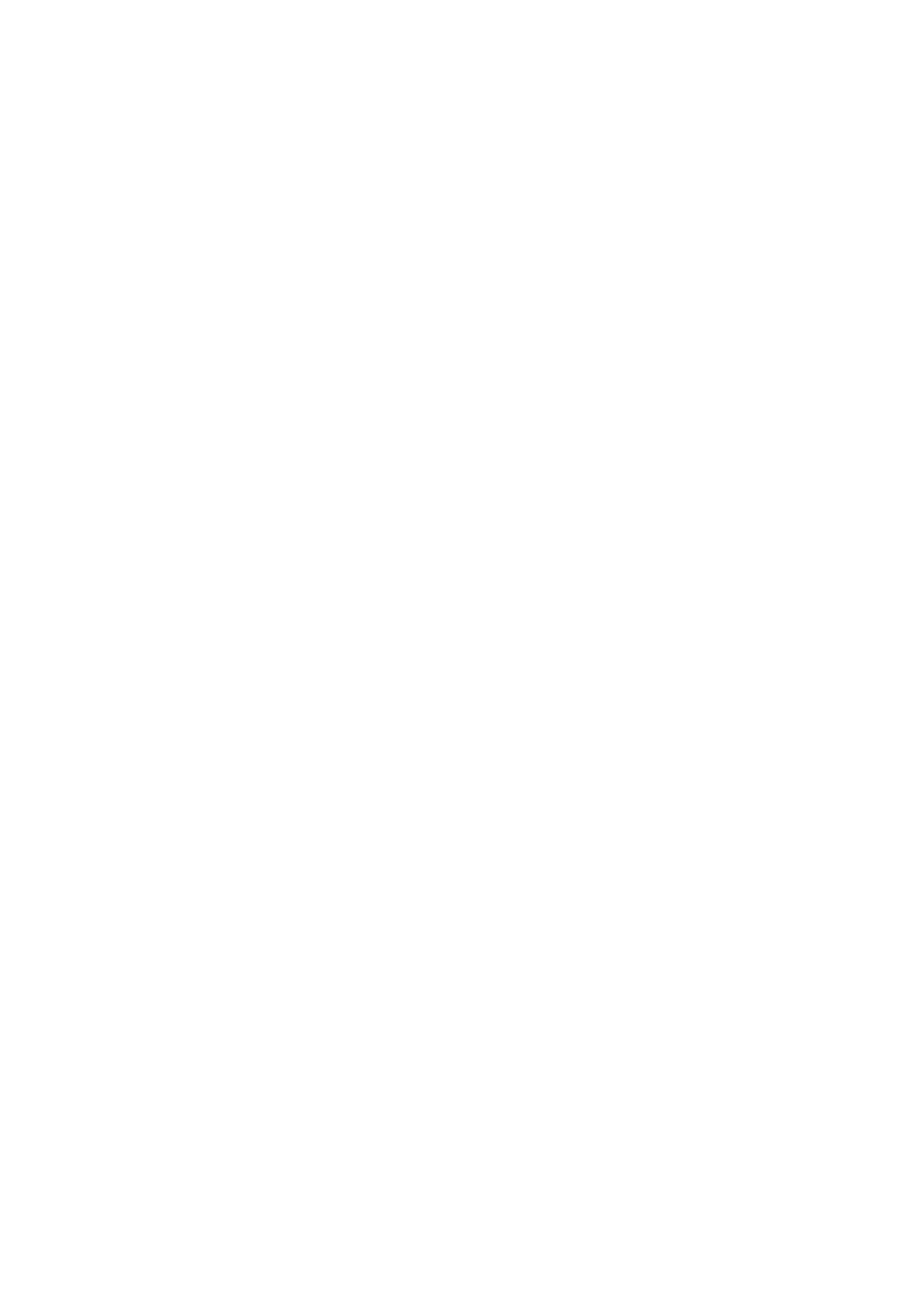

### **DRAFT PUBLIC ELECTIONS (AMENDMENT OF LAW) (JERSEY) REGULATIONS 201-**

#### **REPORT**

Electoral registers are prepared in accordance with the provisions of the Public Elections (Jersey) Law 2002.

The timetable in the law has been based on autumn public elections for States members. So before 1st June an Annual Statement is sent to every unit of dwelling accommodation to gather information on persons entitled to have their names included on the Electoral Register and the registers are updated.

The elections for States members moves to May from 2018. In anticipation of this the States has recently amended the date for sending out the notice of registered electors (from 1-15 August to 1-15 March – see Draft Public Elections (Amendment No. 8) (Jersey) Law 201- [\(P.125/2016\)](http://www.statesassembly.gov.je/AssemblyPropositions/2016/P.125-2016.pdf)).

These draft Regulations, if approved, will amend the date for sending and returning the Annual Statements in 2017, and subsequent years, so that the Electoral Registers are updated prior to the spring elections rather than immediately after those elections.

This will avoid the Annual Statements being sent immediately after the 2018 general election. It also captures elector details in autumn, rather than spring, 2017 thus updating the electoral registers closer to the May 2018 general election.

| Action                                              | <b>Current timetable</b>                   | <b>Proposed timetable</b> |
|-----------------------------------------------------|--------------------------------------------|---------------------------|
| Annual statement to be sent not<br>later than       | 1 June 2017                                | 1 November 2017           |
| Annual statement to be returned<br>by               | 1 July 2017                                | 1 December 2017           |
| Notice of registered electors to<br>be sent between | 1-15 March 2018 (as amended by P.125/2016) |                           |
| <b>Next States elections</b>                        | May 2018                                   |                           |

#### **Financial and manpower implications**

There are no financial or manpower implications for the parishes or the States arising from the adoption of these draft Regulations.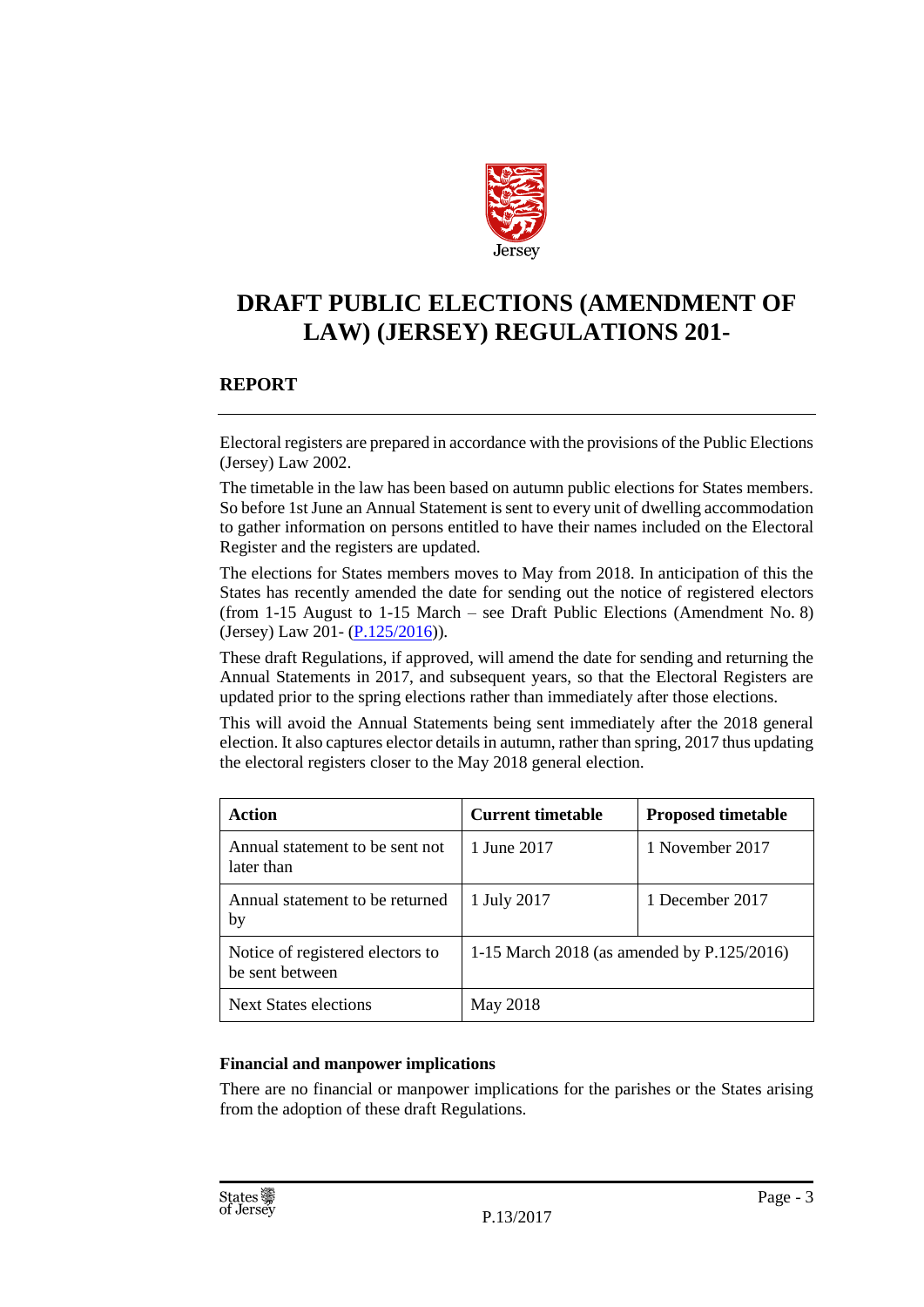#### **Explanatory Note**

These Regulations change the date on which the annual statement detailing the names of the persons included as residing in each dwelling in a parish is sent out on behalf of the electoral administrator. The statement (so far as it relates to a particular dwelling) is currently sent to each such dwelling on 1st June and this date is to change to 1st November. The date by which each resident of the dwelling is required to check the statement, make any corrections needed, sign and return it to the electoral administrator is also changed, in this case from 1st July to 1st December.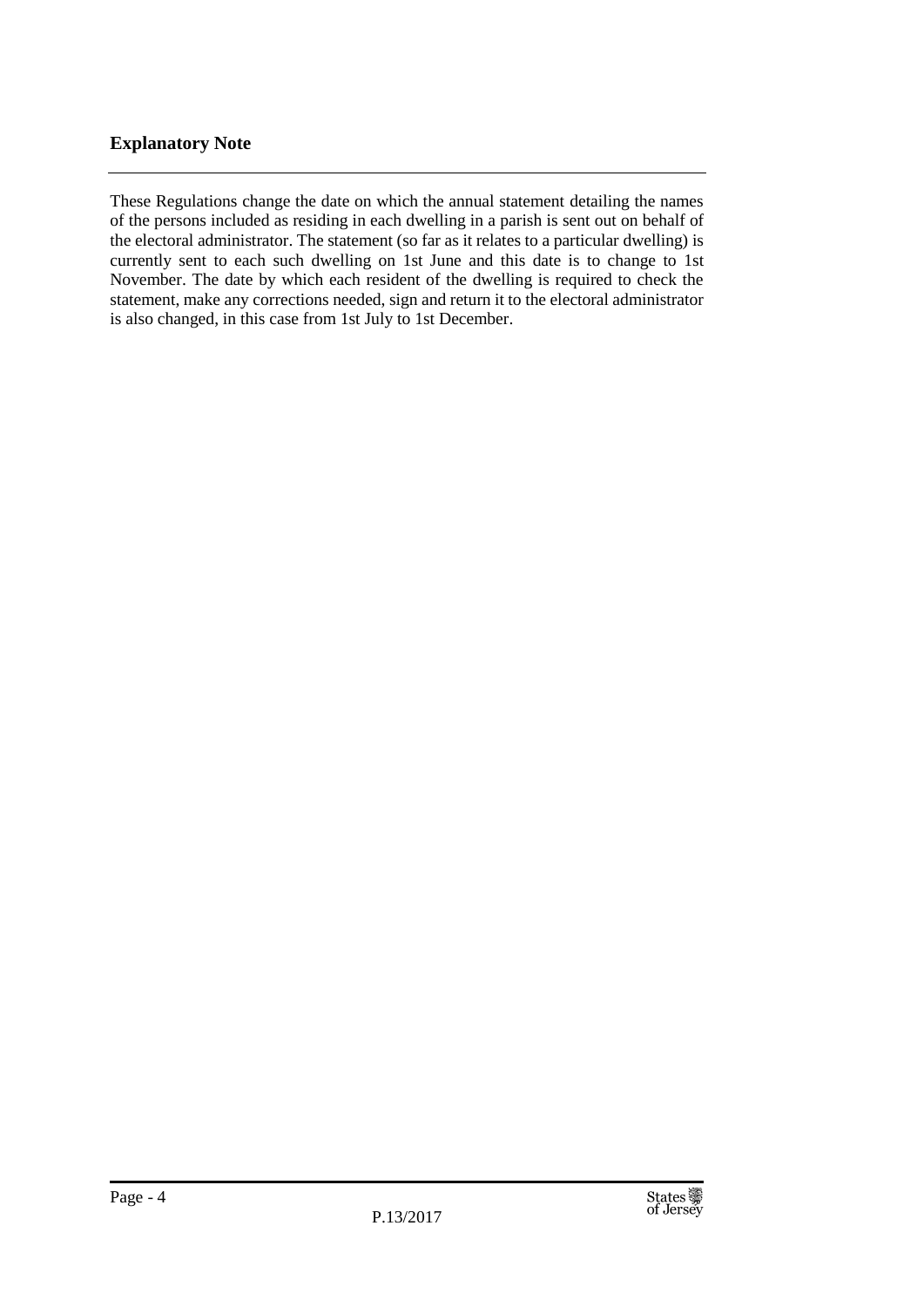

## **DRAFT PUBLIC ELECTIONS (AMENDMENT OF LAW) (JERSEY) REGULATIONS 201-**

*Made [date to be inserted] Coming into force [date to be inserted]*

**THE STATES**, in pursuance of Article 13 of the Public Elections (Jersey) Law 2002<sup>1</sup>, have made the following Regulations –

#### **1 Amendment of dates in connection with electoral register**

In Article 7 of the Public Elections (Jersey) Law 2002<sup>2</sup> –

- (a) in paragraph (2) for the word "June" there is substituted the word "November";
- (b) in paragraph (3)(c) for the word "July" there is substituted the word "December".

#### **2 Citation and commencement**

These Regulations may be cited as the Public Elections (Amendment of Law) (Jersey) Regulations 201- and shall come into force 7 days after they are made.